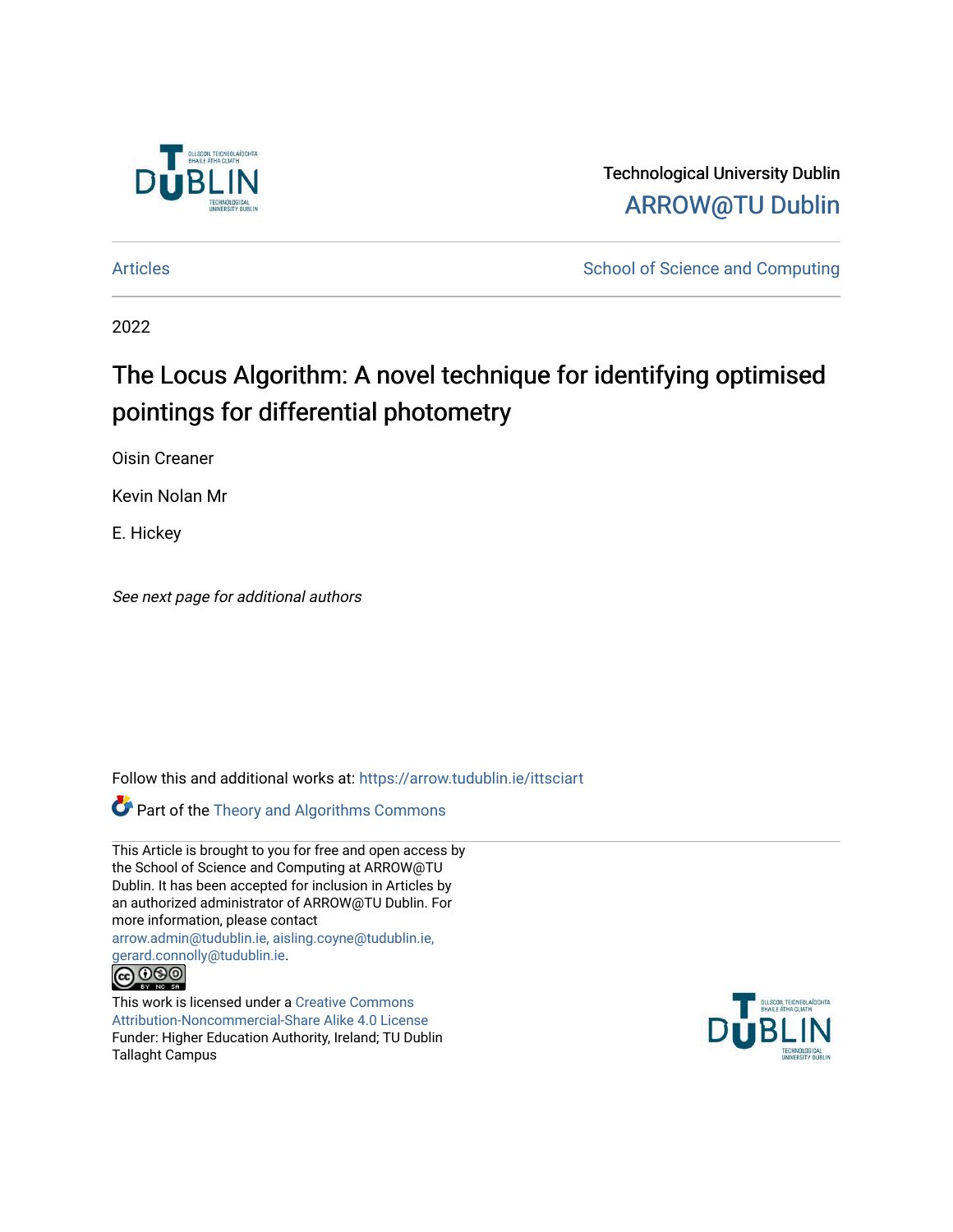### Authors

Oisin Creaner, Kevin Nolan Mr, E. Hickey, and N. Smith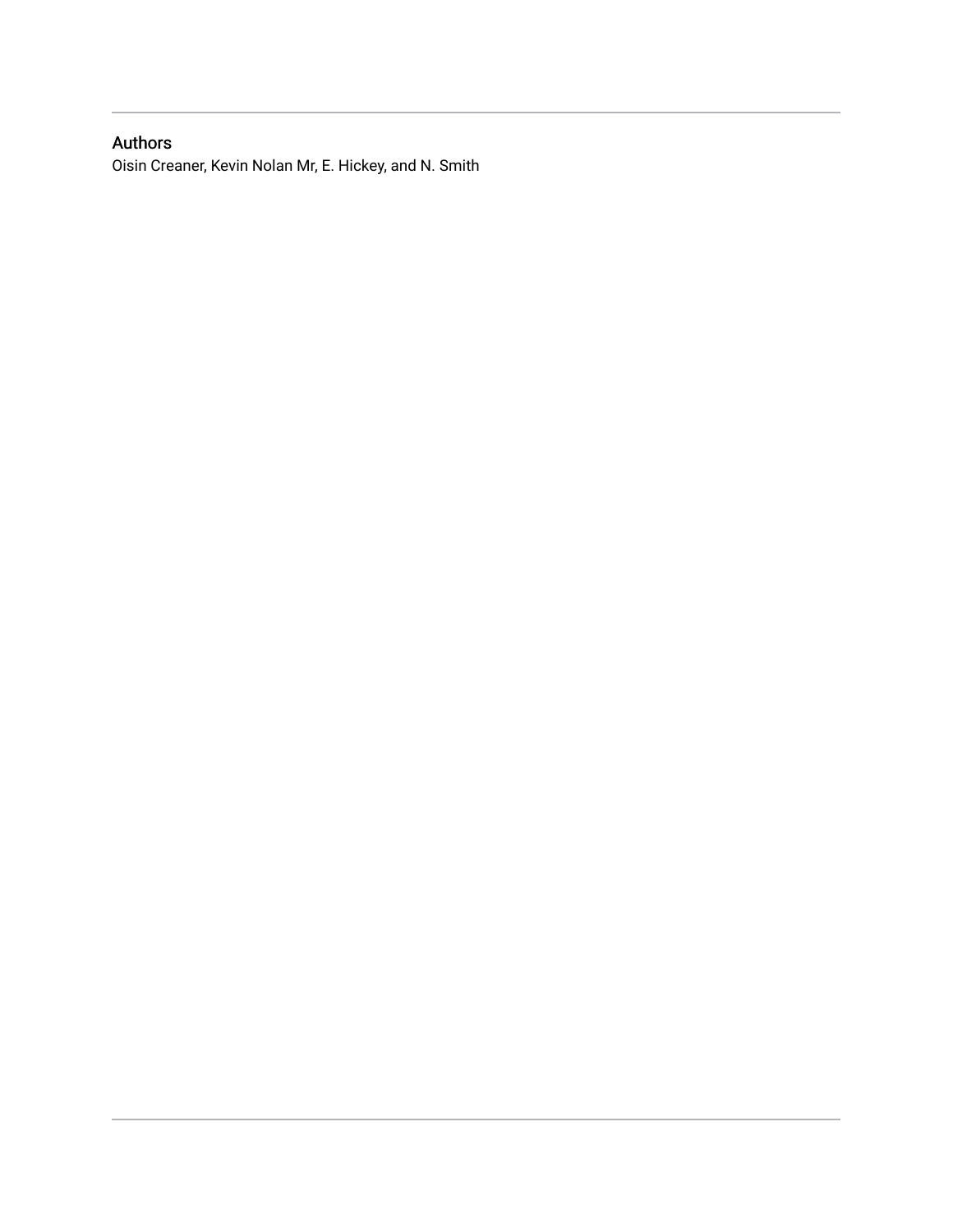

Contents lists available at [ScienceDirect](http://www.elsevier.com/locate/ascom)

### Astronomy and Computing



journal homepage: [www.elsevier.com/locate/ascom](http://www.elsevier.com/locate/ascom)

### Full length article

## The Locus Algorithm: A novel technique for identifying optimised pointings for differential photometry



O. Cre[a](#page-2-0)ner <sup>a,[b](#page-2-1),[d](#page-2-2),\*</sup>, K. Nolan <sup>a</sup>, E. Hi[c](#page-2-4)key <sup>a</sup>, N. Smith <sup>c</sup>

<span id="page-2-0"></span>a *Technological University Dublin, Tallaght Campus, Dublin 24, Ireland*

<span id="page-2-1"></span><sup>b</sup> *Dublin Institute for Advanced Studies, 31 Fitzwilliam Place, Dublin 2, Ireland*

<span id="page-2-4"></span><sup>c</sup> *Munster Technological University, Cork Campus, Bishopstown, Cork, Ireland*

<span id="page-2-2"></span>d *Lawrence Berkeley National Laboratory, 1 Cyclotron Road, Berkeley, CA, USA*

#### a r t i c l e i n f o

*Article history:* Received 27 April 2021 Accepted 8 December 2021 Available online 15 December 2021

*Keywords:* Differential photometry Transit method Exoplanets Quasars Optimisation Algorithms

#### A B S T R A C T

Studies of the photometric variability of astronomical sources from ground-based telescopes must overcome atmospheric extinction effects. Differential photometry by reference to an ensemble of reference stars which closely match the target in terms of magnitude and colour can mitigate these effects. This Paper describes the design, implementation, and operation of a novel algorithm – The Locus Algorithm – which enables optimised differential photometry. The Algorithm is intended to identify, for a given target and observational parameters, the Field of View (FoV) which includes the target and the maximum number of reference stars similar to the target. A collection of objects from a catalogue (e.g. SDSS) is filtered to identify candidate reference stars and determine a rating for each which quantifies its similarity to the target. The algorithm works by defining a locus of points around each candidate reference star, upon which the FoV can be centred and include the reference at the edge of the FoV. The Points of Intersection (PoI) between these loci are identified and a score for each PoI is calculated. The PoI with the highest score is output as the optimum pointing. The steps of the algorithm are precisely defined in this paper. The application of The Locus Algorithm to a sample target, SDSS1237680117417115655, from the Sloan Digital Sky Survey is described in detail. The algorithm has been defined here and implemented in software which is available online. The algorithm has also been used to generate catalogues of pointings to optimise Quasar variability studies and to generate catalogues of optimised pointings in the search for Exoplanets via the transit method.

© 2021 Elsevier B.V. All rights reserved.

#### **1. Introduction**

Photometric variability studies involve identifying variations in the brightness of celestial objects as a function of time. Intrinsic variability can occur on timescales from milliseconds to years and in some instances is a critical tool in allowing competing theoretical models to be assessed. For example, time-resolved precision photometry has the potential to infer very small scale structures in astrophysical jets at a scale which is not possible with direct imaging [\(Smith et al.](#page-10-0), [2008\)](#page-10-0). Alternatively, precision photometry can detect Earth-sized planets around M-type stars via the transit method [\(Giltinan et al.,](#page-10-1) [2011;](#page-10-1) [Everett and Howell,](#page-10-2) [2001\)](#page-10-2). Variability which is non-repeatable in nature, such as in astrophysical jets, is the most difficult to quantify and places the greatest requirements for the reliability of the photometry to be as high as possible.

*E-mail address:* [creanero@cp.dias.ie](mailto:creanero@cp.dias.ie) (O. Creaner).

<https://doi.org/10.1016/j.ascom.2021.100537> 2213-1337/© 2021 Elsevier B.V. All rights reserved.

The Earth's atmosphere causes incoherent wavelengthdependent variations in the flux detected from a source on timescales from 10 ms upwards. If uncorrected, this can appear as intrinsic variability, leading to erroneous conclusions about the structure of a source and the underlying astrophysical drivers ([Smith et al.](#page-10-0), [2008\)](#page-10-0). Differential photometry, in which a target is compared to a number of reference stars, attempts to minimise extrinsic effects atmospheric by comparing the brightness of a target to reference stars in the same Field of View (FoV). The assumption is that stars which are spatially close to the target undergo the same atmospheric influences as the target itself ([Bur](#page-10-3)[danov et al.](#page-10-3), [2014\)](#page-10-3). If the stars are of similar brightness and colour as the target, then any effects of the atmosphere distributed across very short spatial scales should equally affect all objects in the FoV [\(Young et al.,](#page-10-4) [1991](#page-10-4); [Howell,](#page-10-5) [2006](#page-10-5)). As per [Milone and Pel](#page-10-6) ([2011\)](#page-10-6), the more similar the objects in the FoV used to determine the photometry, the less likely it is that the atmosphere will play a major role in determining the precision. However, photonlimited precisions are rarely achieved in practice, indicating that the removal of atmospheric effects even amongst objects which

<span id="page-2-3"></span><sup>∗</sup> Corresponding author at: Dublin Institute for Advanced Studies, 31 Fitzwilliam Place, Dublin 2, Ireland.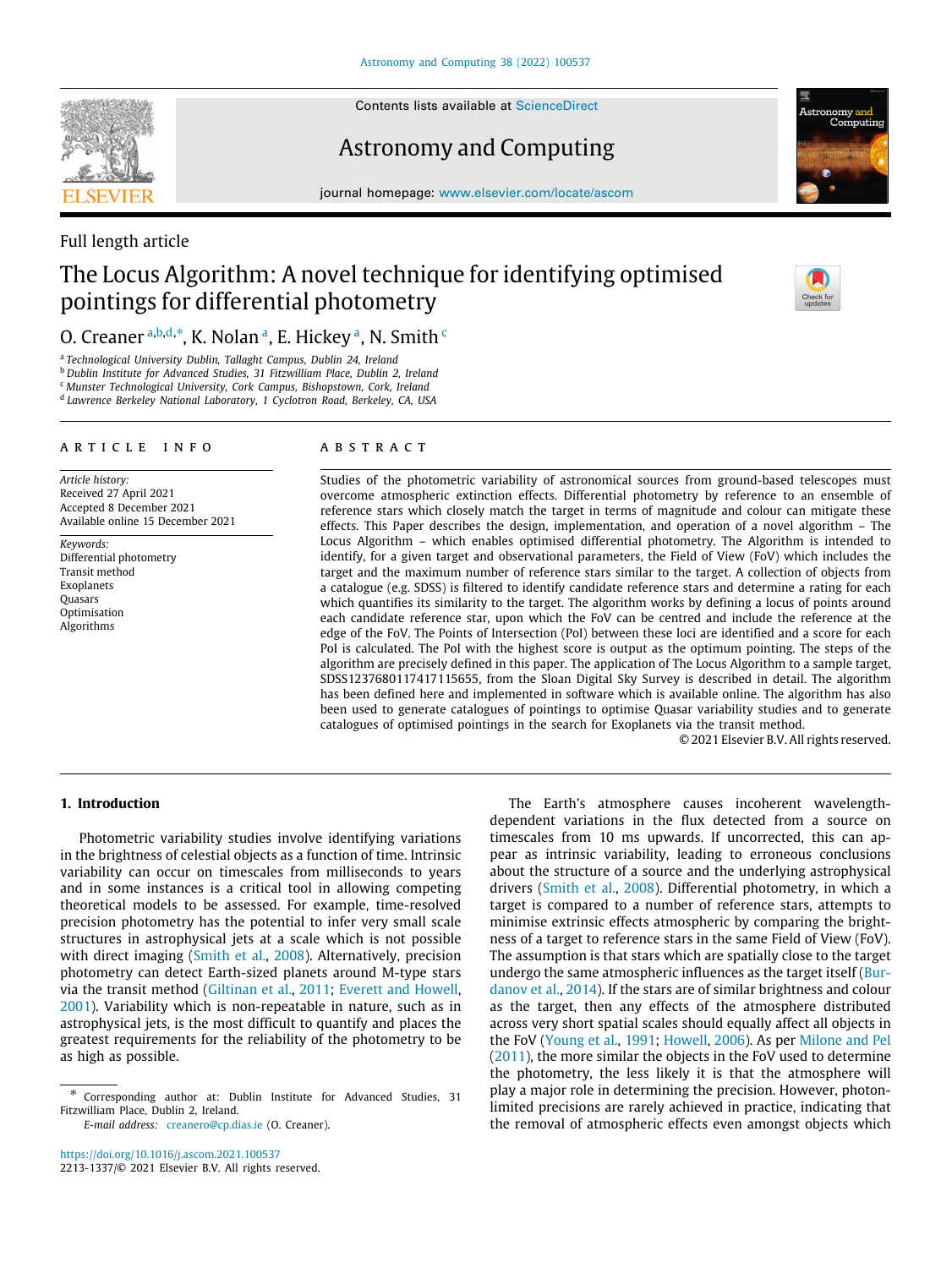

Fig. 1. Diagrammatic representation of two stars with loci (red and blue perimeter lines), which intersect and produce two Points of Intersection (PoI) circled in yellow. *Source:* Modified from [Creaner](#page-10-7) ([2016](#page-10-7)).

<span id="page-3-0"></span>are spatially close, is limited by the atmospheric conditions at the time of the observations in a complicated way ([Everett and](#page-10-2) [Howell,](#page-10-2) [2001;](#page-10-2) [Howell and Everett,](#page-10-8) [2002](#page-10-8)). It has been shown that the general approach to differential photometry can be improved upon by taking very short integrations and selecting those time periods in which the atmosphere is most stable [\(Giltinan et al.,](#page-10-1) [2011\)](#page-10-1).

Despite the knowledge that reference stars which are similar to the source provide the best approach, there has been no systematic attempt to define the optimum FoV around a target source in which parameters such as colour, magnitude, fieldcrowding and field orientation have been used to determine the optimum pointings. Here we describe a novel algorithm – the Locus Algorithm – which identifies the pointing for the which the resultant observational FoV includes the target and the most photometrically appropriate reference stars available.

#### **2. Conceptual basis to The Locus Algorithm**

A locus can be defined around any star such that a FoV centred on any point on the locus will include the star at the edge of the FoV. For fields containing stars close to one another, if one locus intersects with another, they produce Points of Intersection (PoI) as shown in [Fig.](#page-3-0) [1.](#page-3-0)

A FoV centred on any such PoI will include both stars associated with creating it. At PoI the set of stars that can be included in a FoV changes.

The Locus Algorithm considers candidate reference stars in what is termed a Candidate Zone (CZ) - the zone of sky centred on the target within which a FoV can be selected which includes both the reference star and the target. For Candidate Reference Stars within the CZ, loci are determined, and all relevant PoI are identified. Each PoI is assigned a score derived from the number and similarity of reference stars included in a FoV centred on that PoI. The PoI with the highest score becomes the pointing for the target.

### **3. Locus Algorithm design**

Based on the conceptual outline above, this section provides a mathematical definition of the Locus Algorithm and an explanation of the terms used in it. Section [4](#page-5-0) describes a worked example of this algorithm applied to a sample star, *SDSS1237680117417115655*.

#### *3.1. Definition of coordinate system and locus*

<span id="page-3-5"></span>For computational efficiency, The Locus Algorithm considers a Field of View to be a rectangular area on the sky orientated such that the edges are aligned with the primary *x* and *y* axes of the Cartesian coordinate system. Movement of the field is restricted to *x* or *y* translations.

However, the Celestial coordinate system is defined by the Equatorial coordinate system, with coordinates specified by Right Ascension (RA) and Declination (Dec). Because this is a spherical coordinate system, unit angle in RA is foreshortened, with the degree of foreshortening defined in Expression [\(1\)](#page-3-1)

<span id="page-3-1"></span>angle in RA = 
$$
\frac{True \text{ Angle}}{cos(Dec)}
$$
 (1)

Expression 1: Right Ascension foreshortening with Declination

By using this conversion, it is possible to approximate to a high degree of accuracy a Cartesian coordinate system using RA and Dec; with a small FoV of East–West size *R* and North–South size *S* about a target located at point *RA<sup>t</sup>* and *Dec<sup>t</sup>* . Expression ([2\)](#page-3-2) defines a corrected angular size in RA direction (*R* ′ )

$$
R' = \frac{R}{\cos(Dec_t)}\tag{2}
$$

<span id="page-3-2"></span>Expression 2: Definition of a corrected angular size along the RA direction  $(R')$ 

Given these terms, Expression ([3\)](#page-3-3) defines the FoV. This definition is accurate to approximately 1% for a FoV of area 15 ′ square outside celestial polar regions.

<span id="page-3-3"></span>
$$
RA_{t} - \frac{R'}{2} \leq RA \leq RA_{t} + \frac{R'}{2}
$$
  
\n
$$
Dec_{t} - \frac{S}{2} \leq Dec \leq Dec_{t} + \frac{S}{2}
$$
\n(3)

Expression 3: Definition of a FoV of size  $R \times S$  centred on a target at  $RA_t$ ,  $Dec_t$ 

We can therefore define the locus about any star on the sky located at *RA<sup>t</sup>* and *Dec<sup>t</sup>* as the values of Right Ascension and Declination as defined in Expression [\(3](#page-3-3)).

#### *3.2. Candidate Zone*

A Candidate Zone is defined as a region centred on the target. It is equal to four times the area of the FoV, within which any reference star can be included in a FoV with the target. Any such star can therefore be considered as a candidate reference star in identifying the optimum pointing. Conversely, stars outside the candidate zone cannot be included in a Field of View with the target and cannot therefore be considered as candidates reference stars. Hence the Candidate Zone is the maximum region of sky centred on the target from which to choose candidate reference stars when identifying an optimum pointing for a given target. For a target positioned at coordinates  $RA_t$  and  $Dec_t$  the resulting Candidate Zone is defined by Expression [\(4](#page-3-4)).

<span id="page-3-4"></span>
$$
RAt - R' \leq RAr \leq RAt + R'
$$
  
\n
$$
Dect - S \leq Decr \leq Dect + S
$$
\n(4)

Expression 4: Definition of a Candidate Zone of size 2R *x* 2S centred on a target with coordinates  $(RA_t, Dec_t)$ , in which zone reference stars with coordinates  $(RA_t, Dec_t)$  can be found.

#### *3.3. Identification and filtering of reference stars*

For each target, a list of candidate reference stars in its Candidate Zone is produced based on the following criteria:

**Position**: the reference star must be in the Candidate Zone as defined in Expression ([4\)](#page-3-4).

**Magnitude**: the magnitude of the reference star (*magr*) must be within a user-defined limit (∆*mag*) of the target's magnitude (*magt*) as shown in Expression [\(5\)](#page-4-0).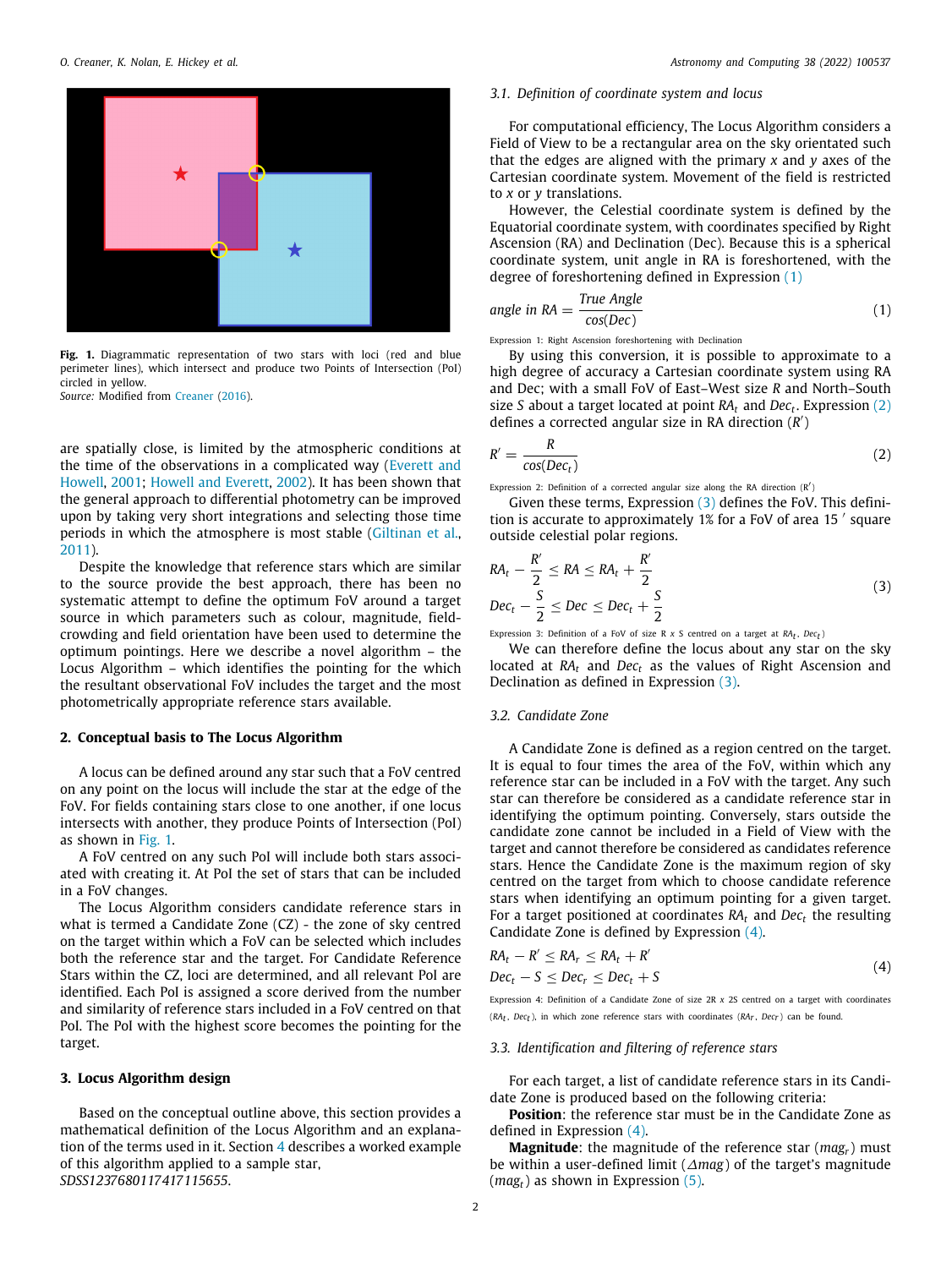**Colour:** the colour index (e.g.  $g - r$ ) of the reference star  $(col<sub>r</sub>)$  must match the colour of the target  $(col<sub>t</sub>)$  to within a user-specified limit(∆*col*) as shown in Expression ([6\)](#page-4-1).

**Resolvability**: the reference star must be resolvable, i.e. no other star that would impact brightness measurements within a user-specified resolution limit.

All stars in the Candidate Zone which pass these initial filters become the list of candidate reference stars for which loci will be identified.

$$
mag_t - \Delta mag < mag_r < mag_t + \Delta mag \tag{5}
$$

Expression 5: Definition of the limits of mag difference between the target and references.

$$
colt - \Delta col < colr < colt + \Delta col
$$
 (6)

Expression 6: Definition of the limits of colour difference between the target and references.

For each star which passes these filters, a *rating* is calculated. This calculation is a modular element of the algorithm, and can be modified to suit the needs of a given observer. The rating system gives a measure of how close, spectrally, each reference star is to the target as shown in Expression [\(7](#page-4-2)). These ratings are calculated by first calculating the colour indices for the target and the reference using the next longer-wavelength filter (*coll*) and the next shorter-wavelength filter (*cols*). The difference between each of these colour indices for the target and the reference is calculated (∆*col*) and compared with the limit (∆*colmax*). The ratio between these values is subtracted from one to get a normalised rating between 0 and 1 (note that as defined in Expression  $(6)$  $(6)$ , ∆*col* < ∆*colmax*, preventing negative ratings). The ratings from each of the pairs of colour indices are multiplied together to give the final rating for a Candidate Reference Star.

$$
col_{l} = r - i \t col_{l,t} - col_{l,t} \t col_{s} = g - r
$$
  
\n
$$
Acol_{l} = col_{l,t} - col_{l,t} \t Acol_{l} \t Acol_{s} = col_{s,t} - col_{s,t}
$$
  
\n
$$
Rating_{l} = 1 - \left| \frac{\Delta col_{l}}{\Delta col_{max}} \right| \t Rating_{s} = 1 - \left| \frac{\Delta col_{s}}{\Delta col_{max}} \right| \t (7)
$$

Expression 7: Definition of the scoring system as used in the generation of the Quasar Catalogue. *g*, *r* and *i* are SDSS magnitudes. *col* refers to colour indices. Subscript *l* and *s* refer to long- and short-wavelength colour indices respectively. Subscript *t* refers to the target, while subscript *r* refers to a reference.

#### *3.4. Identifying the effective locus for each candidate reference star*

The locus associated with each candidate reference star must be identified based on Expression  $(3)$ . For the purposes of identifying PoI, only the side surrounding a given candidate reference star closest to the target need be considered. Hence, we can define the effective locus for such a candidate reference star as a single line of constant RA and a single line of constant Dec nearest the target star as shown in [Fig.](#page-4-3) [2](#page-4-3).

Specifically, the effective locus can be defined as a corner point of the locus and two lines: one of constant RA and the other of constant Dec emanating from the corner point.

Using the Equatorial Coordinate System discussed in Section [3.1](#page-3-5), with coordinates of the target specified by (*RAt*, *Dect*) and coordinates of the candidate reference star defined by (*RAr*, *Decr*) and a size of FoV of horizontal length R and vertical length S, the coordinates of the corner point  $(RA_c, Dec_c)$  are defined as shown

<span id="page-4-0"></span>

<span id="page-4-3"></span><span id="page-4-1"></span>**Fig. 2.** Each effective locus is defined by assigning a pair of RA and Dec coordinates for a corner point and a pair of lines North or South and East or West from the corner point. For example, the magenta reference star lies to the North-East of the target. Its corner point is thus to the South and West of it, and its locus (also in magenta) drawn to the North and East from its cornerpoint. *Source:* Modified from [Creaner](#page-10-7) ([2016](#page-10-7)).

in Expression [\(8](#page-4-4)).

<span id="page-4-4"></span>
$$
RA_{t} \leq RA_{r} \Rightarrow RA_{c} = RA_{r} - \frac{R'}{2}
$$
  
\n
$$
RA_{t} > RA_{r} \Rightarrow RA_{c} = RA_{r} + \frac{R'}{2}
$$
  
\n
$$
Dec_{t} \leq Dec_{r} \Rightarrow Dec_{c} = Dec_{r} - \frac{S}{2}
$$
  
\n
$$
Dec_{t} > Dec_{r} \Rightarrow Dec_{c} = Dec_{r} + \frac{S}{2}
$$
  
\n(8)

<span id="page-4-2"></span>Expression 8: Definition of the corner point (*RA<sub>C</sub>*, *Dec<sub>C</sub>*) of the effective locus for a FoV of size R  $x$  S for a candidate reference star at  $(RA<sub>r</sub>, Dec<sub>r</sub>)$  and a target at  $(RA<sub>t</sub>, Dec<sub>t</sub>)$ 

The directions *DirRA* (the direction of the line of constant RA) and *DirDec* (the direction of the line of constant Dec) of the lines is determined by the RA and Dec of the candidate reference star relative to that of the target are given in Expression ([9\)](#page-4-5) and as described below.

- If the RA of the candidate is greater than the target, the line of constant Dec is defined to be in the direction of increasing RA
- If the RA of the candidate is less than the target, the line of constant Dec is defined to be in the direction of decreasing RA
- If the Dec of the candidate is greater than the target, the line of constant RA is defined to be in the direction of increasing Dec
- <span id="page-4-5"></span>• If the Dec of the candidate is less than the target, the line of constant RA is defined to be in the direction of decreasing Dec

$$
RA_t \leq RA_r \Rightarrow DirDec = +ive
$$
  
\n
$$
RA_t > RA_r \Rightarrow DirDec = -ive
$$
  
\n
$$
Dec_t \leq Dec_r \Rightarrow DirRA = +ive
$$
  
\n
$$
Dec_t > Dec_r \Rightarrow DirRA = -ive
$$
  
\n(9)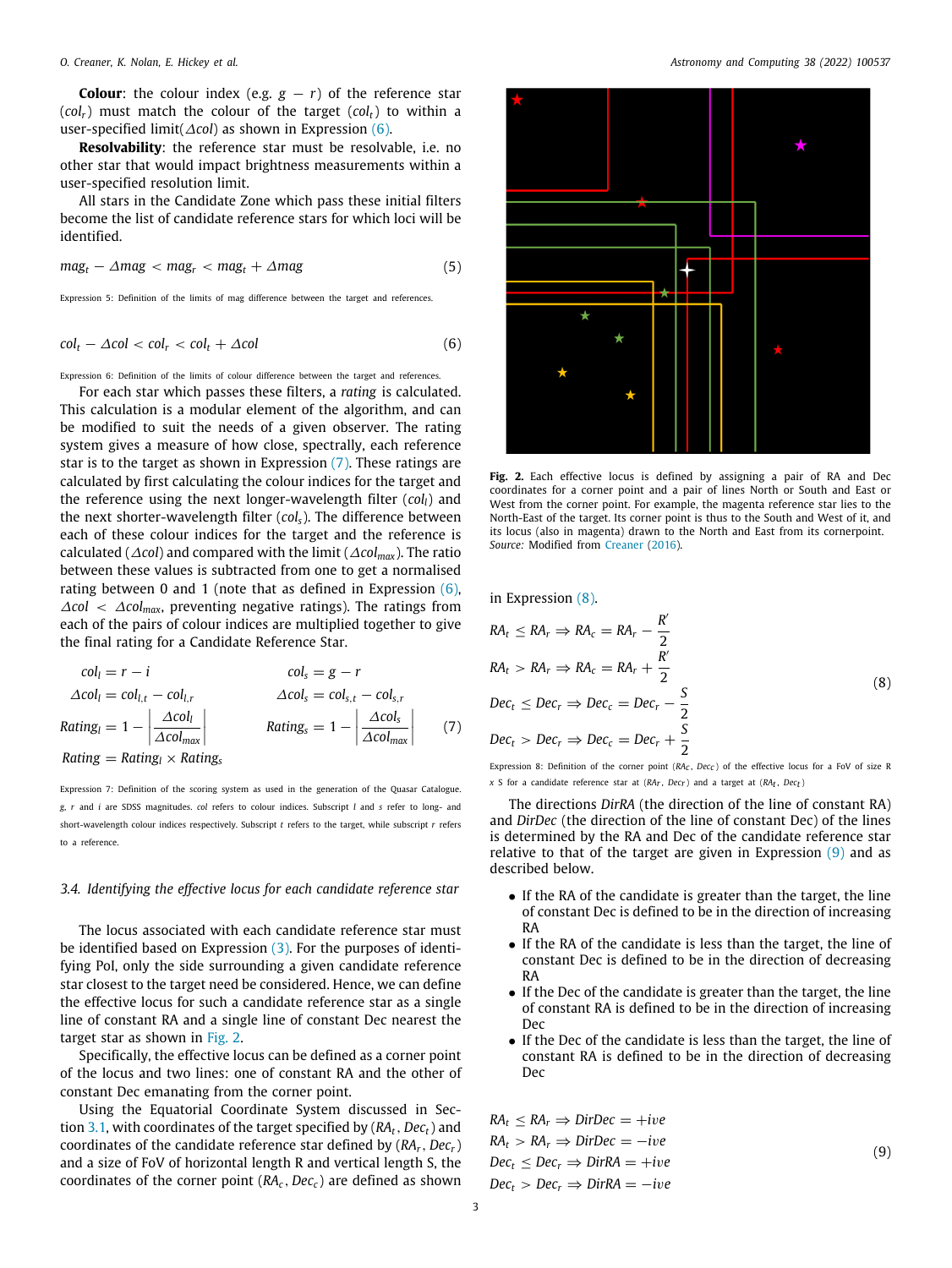Expression 9: Definition of the directions (*DirRA*, *DirDec*) of the lines from the corner point of that define the effective locus for a FoV of size R *x* S for a candidate reference star at (*RAr*,  $Dec_r$ ) and given a target at  $(RA_t, Dec_t)$ . In current implementations, these values are encoded as a binary switch, with 1 representing increasing (+*i*v*e*) direction and 0 representing decreasing (−*i*v*e*) direction.

#### *3.5. Identifying and scoring points of intersection*

The points where lines from any two loci intersect are identified and defined as PoI. This involves comparing the corner point RA and Dec and direction of lines for one locus with the corner point RA and Dec and direction of lines for a second locus. In total eight variables associated with each pair of loci are checked:

- For locus 1:  $RA<sub>c1</sub>$ ,  $Dec<sub>c1</sub>$ ,  $DirRA<sub>1</sub>$ ,  $DirDec<sub>1</sub>$
- For locus 2:  $RA<sub>c2</sub>$ ,  $Dec<sub>c2</sub>$ ,  $DirRA<sub>2</sub>$ ,  $DirDec<sub>2</sub>$

Using these parameters, a check as to whether an intersection between the two loci occurs is achieved as follows:

- A line of constant Dec in the positive RA direction from the corner point of locus 1 will intersect with a line of constant RA in the positive Dec direction from the corner point of locus 2 if locus 1 has a lower RA than locus 2 and locus 1 has a higher Dec than locus 2.
- A line of constant RA in the positive Dec direction from the corner point of locus 1 will intersect with a line of constant Dec in the positive RA direction from the corner point of locus 2 if locus 1 has a lower Dec than locus 2 and locus 1 has a higher RA than locus 2.

By checking all such possible combinations, all pairs of loci in the field which result in a PoI are identified and their RA and Dec noted. The above cases are mathematically expressed in Expression [\(10\)](#page-5-1).

*if* : *DirDec*<sup>1</sup> = +*i*v*e*, *DirRA*<sup>2</sup> = +*i*v*e and* : *RAr*<sup>1</sup> < *RAr*<sup>2</sup> *and* : *Decr*<sup>1</sup> > *Decr*<sup>2</sup> *PoI exists at RA<sup>p</sup>* = *RAc*2, *Dec<sup>p</sup>* = *Decc*<sup>1</sup> *if* : *DirRA*<sup>1</sup> = +*i*v*e*, *DirDec*<sup>2</sup> = +*i*v*e and* : *RAr*<sup>1</sup> > *RAr*<sup>2</sup> *and* : *Decr*<sup>1</sup> < *Decr*<sup>2</sup> *PoI exists at RA<sup>p</sup>* = *RAc*1, *Dec<sup>p</sup>* = *Decc*<sup>2</sup> (10)

. . .

Expression 10: Definition of a PoI (*RAp*, *Decp*) given several sample cases.

Subsequent to identification, each Point of Intersection is then scored. This is achieved as follows:

- All of the reference stars which can be included in the FoV centred on the PoI are identified according to Expression ([3\)](#page-3-3).
- Each reference star has been assigned a *rating* between 0 and 1 based on its similarity in colour to the target according to Expression ([7\)](#page-4-2).
- The ratings from all counted reference stars in the Field of View are added together to give an overall *score* for the pointing (see Expression ([11](#page-5-2)) and [Fig.](#page-5-3) [3\)](#page-5-3).
- The Point of Intersection with the highest score becomes the pointing for the target [\(Fig.](#page-5-3) [3](#page-5-3)).

$$
Score = \sum_{ref}^{FoV} Ratings
$$
 (11)

Expression 11: Definition of the scoring system. Score is calculated as the sum of all the Ratings for reference stars in the FoV.



<span id="page-5-3"></span>**Fig. 3.** Points of Intersection (PoI), and their associated score. In this diagram each star has a *rating* of 1, hence the score associated with each PoI is equal to the number of reference stars within a FoV centred at that PoI. The final Pointing & FoV are shown blue.

*Source:* Modified from [Creaner](#page-10-7) ([2016\)](#page-10-7).

Scenarios can arise which result in an inability to identify an optimum pointing for a given target for example if there are no, or a maximum of one reference stars in the candidate zone; and if no points of intersection arise — a scenario which can arise if two (or more) references fall in one quadrant of the candidate zone resulting in concentric loci, or where reference stars are too far apart in different quadrants of the candidate zone in order for their loci to intersect. All four of these scenarios are considered in practical implementations of the Locus Algorithm aimed at identifying the optimum pointings for a set of targets in a catalogue or list of targets.

<span id="page-5-1"></span>In summary, the Locus Algorithm successfully identifies the RA and Dec coordinates of the optimum pointing for a given target, where optimum means a field of view with the maximum number of reference stars which are similar in magnitude and colour to the target.

#### **4. Example implementation of the Locus Algorithm**

<span id="page-5-0"></span>To illustrate the operations of the Locus Algorithm, a worked example is given here. The process described here in producing an optimal pointing for a given star follows the same sequence of steps described in the first part of this paper. The process is implemented in the R programming language and is geared for reproducible research. The code is available on [Hickey et al.](#page-10-9) ([2017\)](#page-10-9) It can be trivially adapted for different target stars and telescope parameters.

#### *4.1. Target*

<span id="page-5-2"></span>The star *SDSS1237680117417115655*, henceforth called the target,  $(RA = 346.6500^{\circ}, DEC = -5.0393^{\circ})$  is used as the example. This star, in the constellation Aquarius, has SDSS magnitudes as given in [Table](#page-6-0) [1](#page-6-0)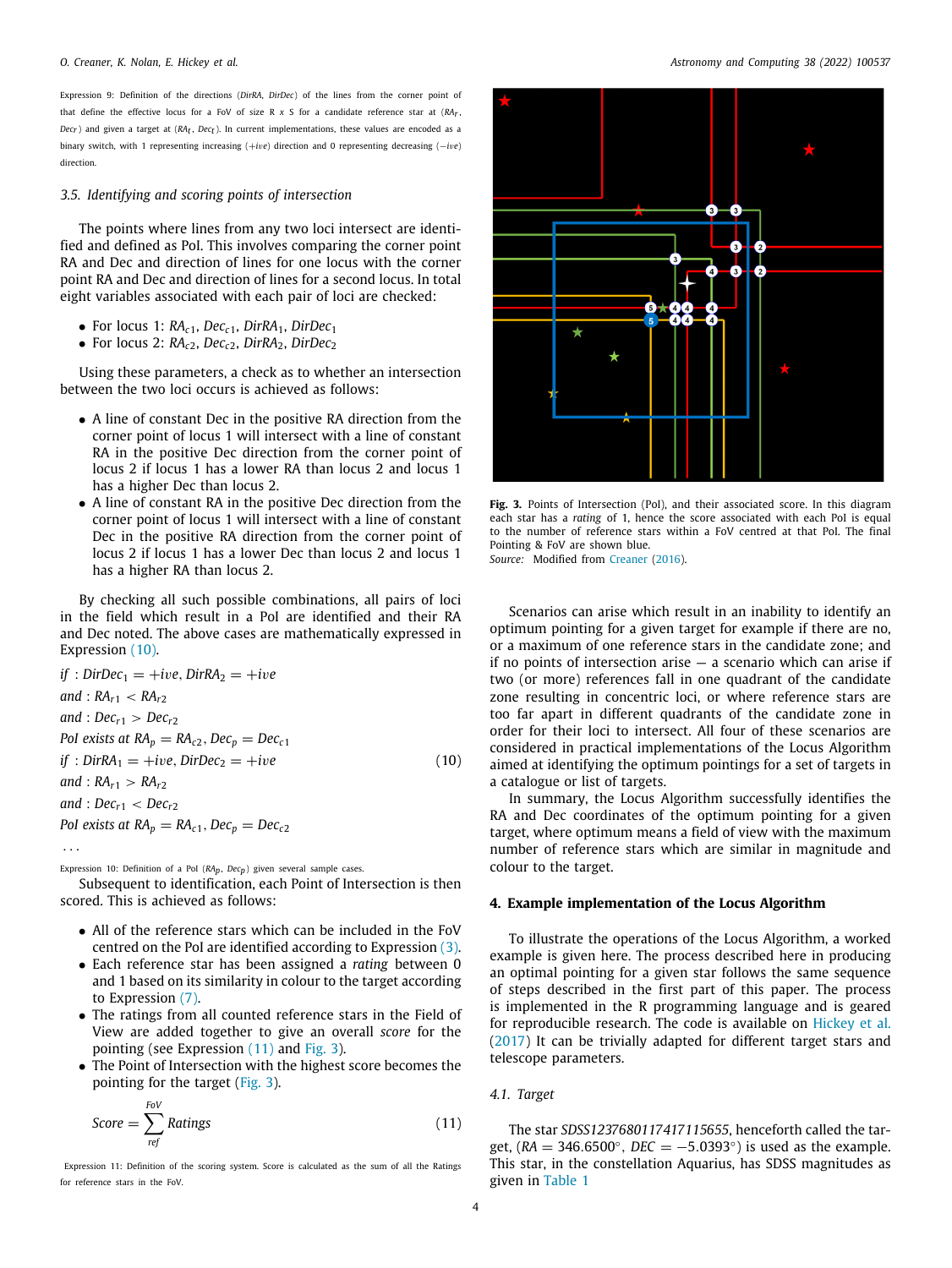#### **Table 1**

SDSS *ugriz* Magnitudes for *SDSS1237680117417115655*, the target used in the sample implementation of the Locus Algorithm.

<span id="page-6-0"></span>

| Band | SDSS Magnitude |
|------|----------------|
| u    | 17.20          |
| g    | 15.38          |
| r    | 14.65          |
|      | 14.40          |
| 7    | 14.28          |

#### **Table 2**

<span id="page-6-2"></span>Observational parameters for the example use of the Locus Algorithm.

<span id="page-6-1"></span>

| Parameters                  | Values |
|-----------------------------|--------|
| Field of View in degrees    | 0.1667 |
| Resolution Limit in degrees | 0.0030 |
| Dynamic Range in magnitudes | 2.0000 |
| Colour Match Limit          | 0.1000 |
|                             |        |

The observational parameters are taken from the telescope at Blackrock Castle Observatory.<sup>[1](#page-6-1)</sup> This telescope has parameters given in [Table](#page-6-2) [2](#page-6-2)

#### *4.2. Candidate Zone*

The size of the FoV when corrected for shortening by declination is given in expression ([12](#page-6-3)), by substituting into Expression ([2](#page-3-2)).

$$
R' = \frac{R}{\cos(Dec_{c})}
$$
  
\n
$$
R' = \frac{0.1667^{\circ}}{\cos(-5.0393^{\circ})}
$$
  
\n
$$
R' = 0.16731^{\circ}
$$
\n(12)

Expression 12: Definition of  $R'$  for the target.

The locus of the target is given in Expression [\(13\)](#page-6-4) by substituting into Expression [\(3\)](#page-3-3).

$$
346.5664^{\circ} \le RA \le 346.7337^{\circ}
$$
  
-5.1226<sup>°</sup>  $\le Dec \le -4.9560^{\circ}$  (13)

Expression 13: Definition of the locus centred on the target.

The candidate zone as defined above is the area of sky within which reference stars can possibly be included in the same field of view as the target. This is four times the size of the FoV and is given in Expression  $(14)$  $(14)$  by substituting into Expression  $(4)$  $(4)$  $(4)$ ,

<sup>346</sup>.4827◦ ≤ *RA* ≤ <sup>346</sup>.8173◦  $-5.2060° < Dec < -4.8726°$ (14)

Expression 14: Definition of the Candidate Zone (CZ) centred on the target.

#### *4.3. Identification and filtering of reference stars*

The potential reference stars are selected as follows:

- Position: In the CZ defined in Expression [\(14\)](#page-6-5), SDSS records 1345 objects with clean photometry [\(Aguado et al.](#page-9-0), [2019\)](#page-9-0).
- Magnitude: A reference star must be in the range 12.648  $\langle r < 16.648.$
- Colour: A reference star must match the colour of the target in the range  $0.634 \le (g - r) \le 0.834$  and  $0.149 \le (r - i) \le$ 0.349.

**Table 3**

A summary of the number of candidate reference stars remaining at each stage.

<span id="page-6-6"></span>

| Filters                    | Numbers |
|----------------------------|---------|
| Position, in Field of View | 1345    |
| Correct Magnitude          | 41      |
| Correct Colour             | 15      |
| Resolvable                 | 14      |
| In Final Field of View     |         |

• Resolvability: Any object within 11" (0.003◦ ) to a potential reference star and with an *r*-band magnitude brighter than 1% that of the reference will pollute the light from the potential reference star.

These numbers are presented in [Table](#page-6-6) [3](#page-6-6), accessed using [Lang](#page-10-10) [and the CRAN team](#page-10-10) ([2019\)](#page-10-10).

[Table](#page-7-0) [4](#page-7-0) gives the 14 stars in the candidate zone which pass the filters. 7 of those 14 are used in the calculation of score for the pointing that is ultimately selected. Also shown in this table is the target itself, highlighted in green. [Table](#page-7-0) [4](#page-7-0) also includes ratings for each star calculated as per Expression ([7](#page-4-2)).

*4.4. Identifying the effective locus and points of intersection for each candidate reference star*

<span id="page-6-7"></span>Expression [\(8](#page-4-4)) defines how the corner points for a given reference can be calculated. Substituting in for Stars #6 & 8, the resulting corner point is calculated as shown in [Table](#page-7-1) [5.](#page-7-1) From Expression ([9](#page-4-5)), the direction the locus must be drawn from the corner point to generate the locus can be determined. Applying this to Stars #6 & 8 gives the directions of the loci shown on [Table](#page-7-1) [5.](#page-7-1)

<span id="page-6-3"></span>We can compare these two effective loci to see if they intersect to form a valid PoI. Applying Expression ([10](#page-5-1)) to Stars #6 and #8 gives a PoI at  $(346.6463°, -5.1153°)$  $(346.6463°, -5.1153°)$  $(346.6463°, -5.1153°)$ . From Expression  $(3)$ , the FoV centred on the PoI can be calculated to be 346.5626◦ ≤ *RA* ≤ 346.7299◦ , −5.1987◦ ≤ *Dec* ≤ −5.0320◦ .

The locus associated with each of these 14 potential references is identified and the Points of Intersection associated with these loci are calculated. This leads to the situation shown in [Fig.](#page-7-2) [4](#page-7-2).

<span id="page-6-4"></span>All these 38 points of intersection are checked in turn as potential pointings. For each one, a field of view is constructed and all the potential reference stars within each one are identified. This is used to calculate a score for each point of intersection. For the star, *SDSS1237680117417115655*, an optimised pointing was thus discovered with  $RA = 346.6463^\circ$ ,  $Dec = -5.1153^\circ$  The field of view centred on this pointing included both the target and 7 reference stars (shown in red in [Table](#page-7-0) [4](#page-7-0)). Following Expression ([11](#page-5-2)), this pointing is calculated to have a score of 3.87 and is illustrated in [Fig.](#page-7-3) [5.](#page-7-3) By contrast, a naïve pointing aimed directly at the target would include just 3 reference stars (stars #1, 3 & 11) and would have a score of 2.48.

#### <span id="page-6-5"></span>**5. Applications of the algorithm**

The pointings generated in this algorithm are the optimum pointing for each target given the observational parameters and scoring system used. This is of use to any observer aiming to carry out differential photometry observations as it automates the selection of pointing and identification of reference stars. Two main use-cases are envisaged for this system: targeted use (where an observer wishes to identify the optimum pointing for a pre-determined target or set of targets) and catalogue generation (where many targets are submitted to the system and a set of scores and pointings are generated for each).

<sup>1</sup> MTU Blackrock Castle Observatory, Castle Road, Blackrock, Cork, T12 YW52, Ireland.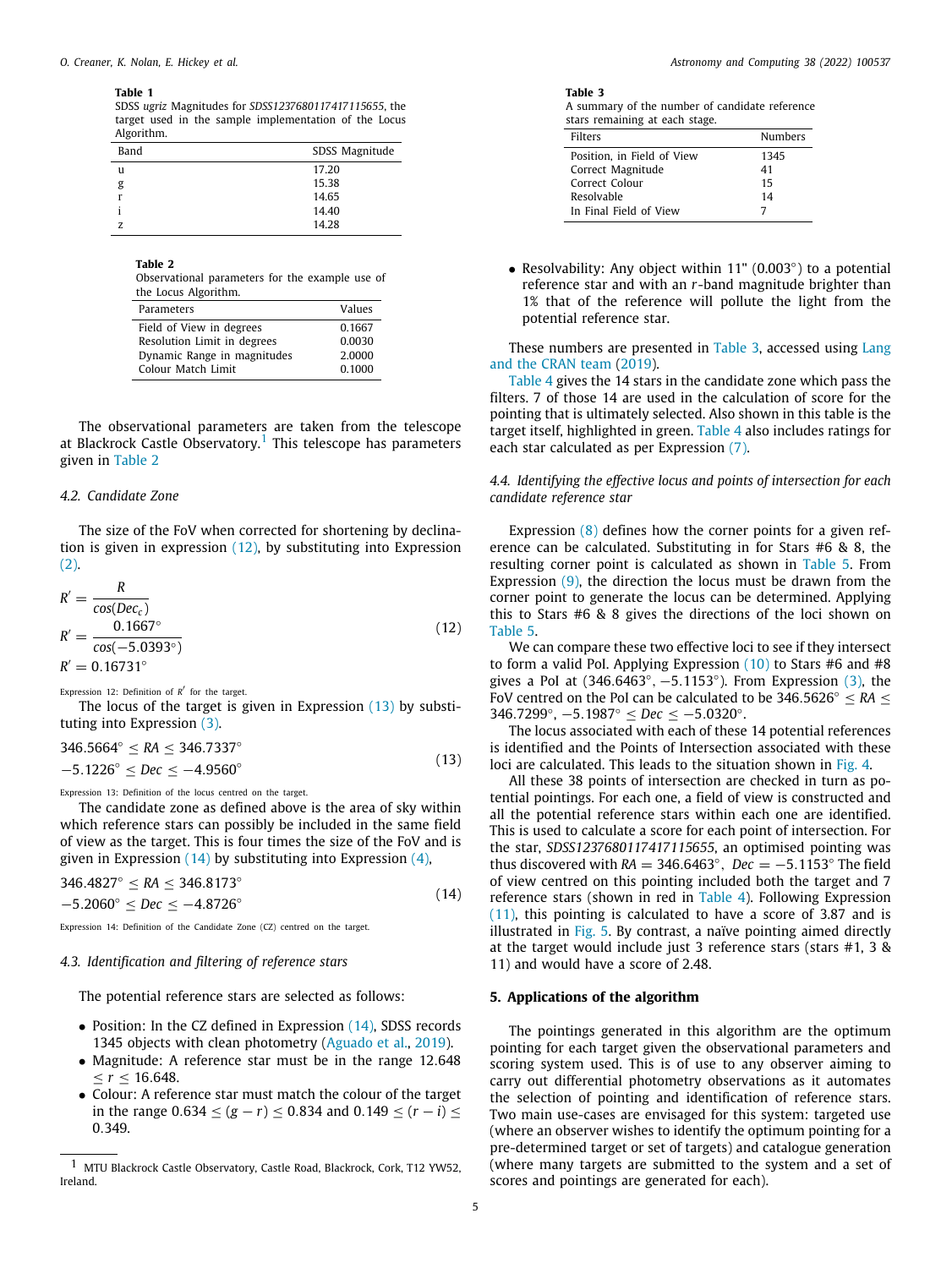#### **Table 4**

Details of the candidate reference stars from SDSS. The seven stars highlighted in red are found in the final field of view. The target star itself is shown highlighted in green. The numbers given in the first column ''ref'' are used to identify the candidate reference stars in the worked examples shown in SubSection [4.4](#page-6-7). Data accessed using RCurl by [Lang and the CRAN team](#page-10-10) [\(2019](#page-10-11)), table generated with knitr by [Xie](#page-10-11) (2019, [2015](#page-10-12), [2014\)](#page-10-13) and kableExtra by [Zhu](#page-10-14) [\(2019](#page-10-14)).

<span id="page-7-0"></span>

| ref.           | objID               | ra       | dec       | u     | g     | r     |       | z     | ratings |
|----------------|---------------------|----------|-----------|-------|-------|-------|-------|-------|---------|
| -1             | 1237680117417115692 | 346.7237 | $-5.0473$ | 18.36 | 16.58 | 15.84 | 15.57 | 15.46 | 0.7345  |
| 2              | 1237680065885241391 | 346.4833 | $-4.9462$ | 18.97 | 17.14 | 16.42 | 16.16 | 15.99 | 0.8080  |
| 3              | 1237680117417115683 | 346.7128 | $-5.0499$ | 17.59 | 15.78 | 15.11 | 14.87 | 14.80 | 0.3610  |
| $\overline{4}$ | 1237680117417050117 | 346.5378 | $-5.0185$ | 18.40 | 16.52 | 15.77 | 15.53 | 15.39 | 0.7006  |
| 5              | 1237680117417181202 | 346.8104 | $-4.9749$ | 17.46 | 15.62 | 14.85 | 14.58 | 14.44 | 0.5353  |
| 6              | 1237680065348435996 | 346.7072 | $-5.1987$ | 16.70 | 14.70 | 13.90 | 13.68 | 13.52 | 0.3220  |
| 7              | 1237680065348501526 | 346.8037 | $-5.2019$ | 15.88 | 14.15 | 13.39 | 13.15 | 12.99 | 0.6440  |
| 8              | 1237680117417050120 | 346.5626 | $-5.1530$ | 18.46 | 16.50 | 15.77 | 15.53 | 15.40 | 0.8298  |
| 10             | 1237680117417115655 | 346.6500 | $-5.0393$ | 17.20 | 15.38 | 14.65 | 14.40 | 14.28 | 1.0000  |
| 11             | 1237680117417115762 | 346.6755 | $-5.1195$ | 18.92 | 17.02 | 16.28 | 15.97 | 15.85 | 0.3804  |
| 12             | 1237680117417050133 | 346.5944 | $-5.1611$ | 16.70 | 14.83 | 14.07 | 13.89 | 13.65 | 0.2410  |
| 13             | 1237680065885241371 | 346.5598 | $-4.9312$ | 17.68 | 15.93 | 15.23 | 15.01 | 14.90 | 0.4846  |
| 14             | 1237680065885306903 | 346.6695 | $-4.9149$ | 17.72 | 15.65 | 14.90 | 14.69 | 14.45 | 0.4292  |
| 15             | 1237680117417115701 | 346.7433 | $-5.0054$ | 18.46 | 16.41 | 15.58 | 15.32 | 15.16 | 0.0683  |

#### **Table 5**

<span id="page-7-1"></span>A summary of the defining parameters of the effective loci for example Stars #6 and #8.

| quantity        | Ref#6             | Ref#8             |
|-----------------|-------------------|-------------------|
| RA <sub>c</sub> | 346.6235°         | 346.6463°         |
| $Dec_c$         | $-5.1153^{\circ}$ | $-5.0697^{\circ}$ |
| <b>DirRA</b>    | $-ive$            | $-ive$            |
| <b>DirDec</b>   | $+ive$            | $-ive$            |



<span id="page-7-2"></span>**Fig. 4.** A plot of the Candidate Zone (green box), the target (green dot), the candidate reference stars (blue dots), the effective loci for each candidate reference star (blue lines) the Points of Intersection between those loci (black dots). Highlighted in red are the candidate reference stars, loci and PoI used to identify the final pointing. Plot generated using tidyverse by [Wickham](#page-10-15) ([2017](#page-10-15)).

#### *5.1. Targeted use*

This scenario considers an observer who wishes to perform differential photometry observations of a pre-determined target(s). The observer may use the algorithm to identify the optimum pointing for their target(s). As illustrated for the target above, this pointing may be offset from the target but will always include the target and the reference stars with the maximum combined rating. Software to identify this optimum pointing and



<span id="page-7-3"></span>**Fig. 5.** A plot illustrating the final pointing. On this plot, the target is shown in green, the pointing and the resulting final Field of View are shown in red, and the final reference stars are shown in shades of blue that vary from light to dark based on the rating of the reference star. Plot generated using tidyverse by [Wickham](#page-10-15) [\(2017\)](#page-10-15).

select the reference stars centred on that pointing is available online at [Creaner et al.](#page-10-16) [\(2007](#page-10-16)). A web interface to this software is planned.

#### *5.2. Improvements in field of view*

An analysis of a sample of 10,000 stars from the exoplanet candidate catalogue available from [Creaner et al.](#page-10-17) [\(2019a\)](#page-10-17) shows a mean improvement in score for the generated pointing compared with the naïve pointing of 60% and an increase of 66% in the mean number of reference stars in the FoV.

#### *5.3. Catalogue generation*

By submitting many targets at once, the optimum pointing for each can be determined and scores calculated for each. These are output together and can be collated into a catalogue as demonstrated in [Creaner et al.](#page-10-18) ([2020a](#page-10-18)). The catalogues can then be used by an observer to select targets suitable for their needs by filtering the catalogue. For example, by using the scores for each target, targets with a higher score (and thus a better set of reference stars) can be selected for observation over targets with worse scores. The catalogue production software generates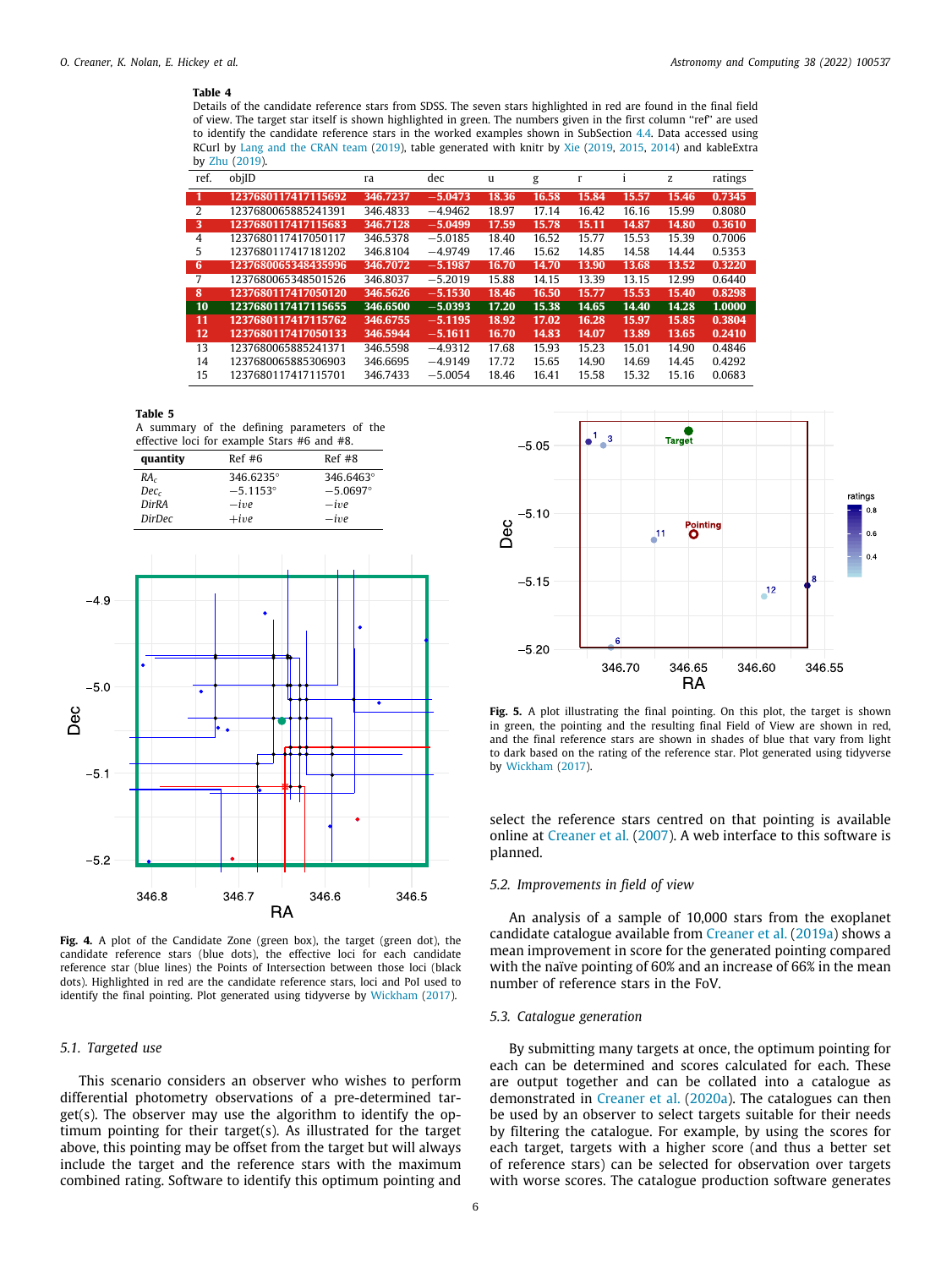lists of targets, their pointings and the scores associated with those pointings. These catalogues are available from [Creaner et al.](#page-10-19) ([2019b,](#page-10-19)[a\)](#page-10-17). Users who select targets from the catalogues can then follow up their choice by identifying the set of reference stars with the SQL queries found at [Creaner et al.](#page-10-16) [\(2007](#page-10-16)).

#### **6. Conclusions**

This paper presents the Locus Algorithm, a novel system for the identification of optimal pointings for differential photometry given a set of parameters of the planned observation provided by the user. The algorithm is presented in two stages. In the first stage, the concept of the algorithm is laid out and the steps of the algorithm are defined. In the second stage, a fullyworked example is shown applying the algorithm to the star *SDSS1237680117417115655* for a 10′ FoV. The premise of the algorithm is that a locus can be defined about any target or reference star, upon which a Field of View (FoV) can be centred and include that object at the edge of the FoV. At the Points of Intersection (PoI) between these loci, the set of targets which can be included in a FoV changes if the FoV moves in any direction. Therefore, these PoI are the essential points to compare when determining the maximum number and quality of reference stars which can be included in a FoV of a given size.

#### *6.1. Summary of algorithm*

The algorithm can be summarised in the following nine steps. For demonstration purposes, this algorithm has been applied to *SDSS1237680117417115655* (referred to as the target).

**Identify the Target**: The target is identified by its coordinates in the RA/Dec coordinate system. The example target is found at  $(RA = 346.6500^{\circ}, Dec = -5.0393^{\circ}).$ 

**Provide Observational Parameters**: The algorithm requires a FoV size, magnitude and colour difference limits and a resolution parameter. The FoV for the demonstration is 10  $'$  (0.1667°). The magnitude difference limit is  $\pm$  2.0 mag. The colour difference limit is  $\pm 0.1$  mag. The resolution selected is 11" (0.003°).

**Define a Candidate Zone**: identify all stars which could be included in a FoV with the target by translating the position of the FoV in accordance with Expression  $(4)$ , which defines the CZ. The CZ around the target is defined by  $(346.4827° \leq RA \leq 346.8173°$ , −5.2060◦ ≤ *Dec* ≤ −4.8726◦ ) and contains 1345 objects.

**Filter Candidate References**: for each star in the CZ, apply the filtering criteria magnitude, colour and resolution (Expressions  $(5)$  $(5)$  $(5)$  and  $(6)$  $(6)$ ) to identify the candidate reference stars. A candidate reference must meet the following filtering criteria (12.648 ≤ *r* ≤ 16.648), (0.634 ≤ *g* − *r* ≤ 0.834) and (0.149 ≤  $r - i \leq 0.349$ ) and have no polluting stars within 0.003° of it. Applying the filtering criteria leaves 14 Candidate References.

**Calculate Rating**: for each candidate reference star, a rating is calculated to indicate how closely its colour matches that of the target in accordance with Expression [\(7\)](#page-4-2). For example, the rating of Star #8 is 0.83.

**Calculate Loci**: The effective locus around each candidate reference star (i.e. the path upon which the FoV may be centred and include the candidate and the target) is calculated as per Expressions  $(8)$  and  $(9)$  $(9)$  $(9)$ . For example for Star #8, the locus is defined by  $RA_c = 346.6463°$   $Dec_c = 5.0697°$ ,  $DirRA = -ive$  and  $DirDec = -ive$ .

**Identify Points of Intersection**: The points where the effective loci for two candidate reference stars intersect with one another are identified by combining their coordinates as shown in Expression [\(10\)](#page-5-1). Given 14 candidate reference stars and their corresponding Loci, there are 364 possible combinations each of which could be a PoI, which are generated by combining the coordinates of the corner-points of the Loci in pairs and checking the directions of the lines from each to determine whether a PoI actually exists. PoI actually exist in 38 cases. For example, a PoI exists between the loci for Stars #6 and #8 at  $(RA = 346.6463°, Dec = -5.1153°).$ 

**Calculate Score**: For each PoI, a score is calculated by combining the ratings for each candidate reference star which can be included in a FoV centred on that target in accordance with [\(11\)](#page-5-2). For example, for the PoI between stars #6 and #8 above, seven candidate reference stars can be included in the FoV and their ratings sum to 3.87.

**Output Optimum Pointing**: The PoI with the best score is then selected as the optimised pointing for that target. The pointing used in this example at  $(RA = 346.6463°, Dec = -5.1153°)$ and *Score* = 3.87.

#### **7. Further work: Scalable software implementation of the Locus Algorithm**

The Locus Algorithm as defined in this paper is independent of implementation details such as input catalogue or software language. The implementation of this algorithm beyond the single example given here requires a software implementation. The requirements for this software are to:

- Read data in from a source catalogue.
- Identify potential pointings from within that data for a set of targets.
- Compare those pointings to determine the optimal pointing for each target.
- Output each target and its pointing.

These requirements have been implemented in a software system as detailed in [Nolan et al.](#page-10-20) [\(2020\)](#page-10-20), and available online from [Creaner et al.](#page-10-16) [\(2007\)](#page-10-16). While the algorithm is defined without reference to a specific implementation, the implementation described in [Nolan et al.](#page-10-20) ([2020](#page-10-20)) uses data from SDSS. This imposes a number of constraints in addition to the requirements specified above. For example, the SDSS catalogue provides data in FITS format, thus mandating use of a FITSIO library compatible with the language to be used. Scaling that software to allow for largescale use required the use a Grid Computing solution, described in [Creaner et al.](#page-10-21) ([2020b\)](#page-10-21). By supplying a set of quasars from the 4th Quasar Catalogue of the Sloan Digital Sky Survey (SDSS) as targets and the remainder of SDSS as potential reference stars, it was possible to generate a catalogue of optimised pointings for 23,779 quasars as per [Creaner et al.](#page-10-18) ([2020a](#page-10-18), [2019b](#page-10-19)). Using all of the stars in SDSS as targets allowed for the optimum pointing to be determined for all such stars. These pointings are of use, for example, in the search for extrasolar planets by the transit method, where high-precision differential photometry is required ([Creaner et al.](#page-10-17), [2019a\)](#page-10-17). A paper describing the latter catalogue is in preparation.

#### **CRediT authorship contribution statement**

**O. Creaner:** Methodology, Software, Formal analysis, Data curation, Writing – original draft, Writing – review & editing, Visualization. **K. Nolan:** Methodology, Software, Writing – review & editing, Supervision, Project administration, Funding acquisition. **E. Hickey:** Methodology, Software, Writing – review & editing, Supervision, Project administration, Funding acquisition. **N. Smith:** Conceptualization, Writing – review & editing, Supervision, Funding acquisition.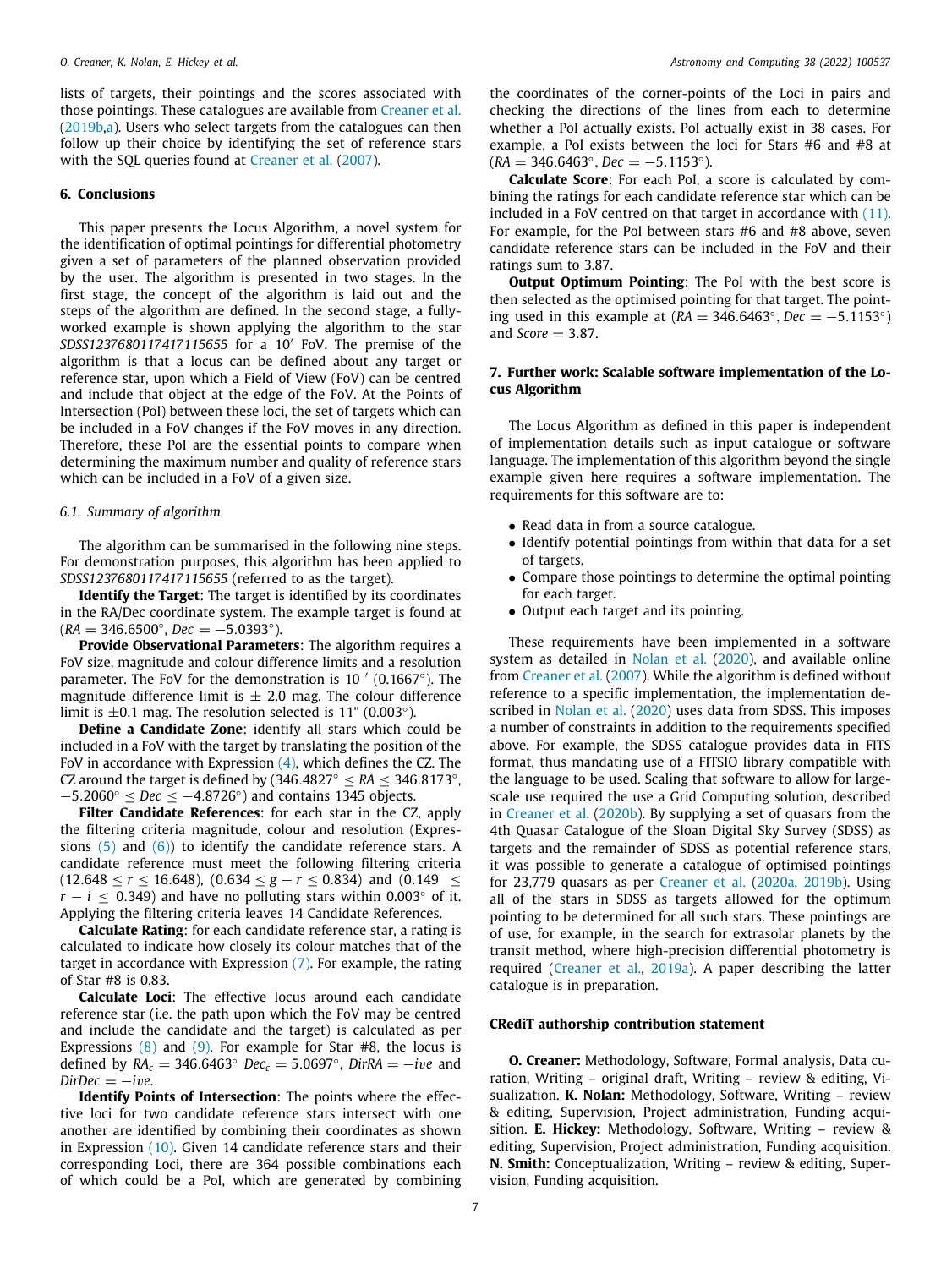#### **Declaration of competing interest**

The authors declare the following financial interests/personal relationships which may be considered as potential competing interests: Oisin Creaner reports financial support was provided by Higher Education authority. Oisin Creaner reports financial support from the ITTD Continuation Fund.

#### **Acknowledgements**

#### **Funding for this work**

This publication has received funding from Higher Education Authority Technological Sector Research Fund and the Institute of Technology, Tallaght, Dublin Continuation Fund (now Technological University Dublin, Tallaght Campus).

**SDSS Acknowledgement**: This paper makes use of data from the Sloan Digital Sky Survey (SDSS). Funding for the SDSS and SDSS-II has been provided by the Alfred P. Sloan Foundation, the Participating Institutions, the National Science Foundation, the U.S. Department of Energy, the National Aeronautics and Space Administration, the Japanese Monbukagakusho, the Max Planck Society, and the Higher Education Funding Council for England. The SDSS Web Site is <http://www.sdss.org/>.

The SDSS is managed by the Astrophysical Research Consortium for the Participating Institutions. The Participating Institutions are the American Museum of Natural History, Astrophysical Institute Potsdam, University of Basel, University of Cambridge, Case Western Reserve University, University of Chicago, Drexel University, Fermilab, the Institute for Advanced Study, the Japan Participation Group, Johns Hopkins University, the Joint Institute for Nuclear Astrophysics, the Kavli Institute for Particle Astrophysics and Cosmology, the Korean Scientist Group, the Chinese Academy of Sciences (LAMOST), Los Alamos National Laboratory, the Max-Planck-Institute for Astronomy (MPIA), the Max-Planck-Institute for Astrophysics (MPA), New Mexico State University, Ohio State University, University of Pittsburgh, University of Portsmouth, Princeton University, the United States Naval Observatory, and the University of Washington.

This paper makes use of the following software packages:

**RCurl**: General Network (HTTP/FTP/...) Client Interface for R ([Lang and the CRAN team,](#page-10-10) [2019](#page-10-10)).

**tidyverse**: R packages for data science ([Wickham,](#page-10-15) [2017\)](#page-10-15).

**knitr**: A General-Purpose Package for Dynamic Report Generation in R [\(Xie,](#page-10-11) [2019](#page-10-11), [2015](#page-10-12), [2014](#page-10-13))

**kableExtra**: Construct Complex Table with 'kable' and Pipe Syntax [\(Zhu](#page-10-14), [2019\)](#page-10-14)

#### **Appendix. Supplementary expressions**

As an example, the derivation of the rating, corner-point and locus for star *SDSS1237680117417050120* (Star #8 on [Table](#page-7-0) [4\)](#page-7-0) is shown in detail below in Expressions [\(15\)](#page-9-1), ([16](#page-9-2)) & [\(17\)](#page-9-3). The derivation of the PoI between this locus and the locus for star *SDSS1237680065348435996* (Star #6 on [Table](#page-7-0) [4](#page-7-0)) is given in Expression ([18](#page-9-4)) and the final FoV is defined in Expression ([19](#page-9-5)).

$$
col_{l,r} = r_r - i_r = 15.771 - 15.533 = 0.238
$$

$$
col_{l,t} = r_t - i_t = 14.648 - 14.399 = 0.249
$$

$$
\Delta col_l
$$
 =  $col_{l,r} - col_{l,t} = 0.249 - 0.238 = 0.011$ 

$$
Rating_{l} = 1 - \left| \frac{\Delta col_{l}}{\Delta col_{max}} \right| = 1 - \left| \frac{0.011}{0.1} \right| = 0.89
$$
 (15)

$$
col_{s,r} = g_r - r_r = 16.498 - 15.771 = 0.727
$$
  

$$
col_{s,t} = r_r - i_r = 115.382 - 14.648 = 0.734
$$

<span id="page-9-2"></span> $= 0.89 \times 0.93 = 0.83$ 

$$
\Delta col_s = col_{s,r} - col_{s,t} = 0.727 - 0.734 = -0.007
$$
\n
$$
Rating_s = 1 - \left| \frac{\Delta col_s}{\Delta col_{max}} \right| = 1 - \left| \frac{-0.007}{0.1} \right| = 0.93
$$
\n
$$
Rating = Rating_l \times Rating_s
$$

Expression 15: Definition of the rating of Star #8

if :
$$
RA_r
$$
  $RA_t$   
\n $\implies RA_c = RA_r + \frac{R'}{2}$   
\nbecause :346.5626°  $346.6500°$ 

$$
\implies RA_{c,8} = 346.5626^{\circ} + 0.0837^{\circ}
$$
  
\n
$$
RA_{c,8} = 346.6463^{\circ}
$$
  
\nand  
\nif :Dec<sub>r</sub> < Dec<sub>t</sub>  
\n
$$
\implies Dec_{c} = Dec_{r} + \frac{S}{2}
$$
 (16)

because: 
$$
-5.1530^{\circ} < -5.0393^{\circ}
$$
  
\n $\implies Dec_{c,8} = -5.1530^{\circ} + 0.0833^{\circ}$   
\n $Dec_{c,8} = -5.0697^{\circ}$ 

Expression 16: Definition of the corner-point of the effective locus for Reference Star 8

<span id="page-9-3"></span>if : 
$$
RA_r < RA_t \implies DirDec = -ive
$$
  
\nbecause : 346.5626° < 346.6500°  $\implies DirDec_8 = -ive$   
\nand  
\nif : Dec<sub>r</sub> < Dec<sub>t</sub>  $\implies DirRA = -ive$  (17)

 $because: -5.1530° < -5.0393° \implies DirRA_8 = -ive$ 

Expression 17: Definition of the directions of the lines drawn from the corner-point of the effective locus for Star #8

$$
DirR_{8} = +ive, DirDec_{6} = -ive
$$
  
\n
$$
RA_{r,8} < RA_{r,6} \text{ and } Dec_{r,8} > Dec_{r,6}
$$
  
\n
$$
\implies
$$
  
\n
$$
Pol \text{ exist at :}
$$
  
\n
$$
(RA_{p}, Dec_{p}) = (RA_{c,6}, Dec_{c,8})
$$
  
\n(18)

<span id="page-9-4"></span> $(RA_p, Dec_p) = (346.6463^\circ, -5.1153^\circ)$ 

Expression 18: Definition of the PoI between the effective Loci of Stars #6 and #8

$$
RA_p - \frac{R'}{2} \le RA \le RA_p + \frac{R'}{2}
$$
  
\n
$$
\implies 346.6463^\circ - 0.0837^\circ \le RA \le 346.6463^\circ + 0.0837^\circ
$$
  
\n
$$
346.5626^\circ \le RA \le 346.7299^\circ
$$
  
\nand : (19)

<span id="page-9-5"></span>
$$
Dec_p - \frac{S}{2} \le Dec \le Dec_p + \frac{S}{2}
$$
  
- 5.1153<sup>°</sup> - 0.0833<sup>°</sup> \le Dec \le -5.1153<sup>°</sup> + 0.0833<sup>°</sup>  
- 5.1987<sup>°</sup> \le Dec \le -5.0320<sup>°</sup>

Expression 19: Definition of the FoV centred on the PoI between the effective Loci of Stars #6 and #8

#### **References**

<span id="page-9-1"></span><span id="page-9-0"></span>[Aguado, D.S., Ahumada, R., Almeida, A., Anderson, S.F., Andrews, B.H.,](http://refhub.elsevier.com/S2213-1337(21)00082-2/sb1) [Anguiano, B., Ortíz, E.A., Aragón-Salamanca, A., Argudo-Fernández, M.,](http://refhub.elsevier.com/S2213-1337(21)00082-2/sb1) [Aubert, M., et al., 2019. The fifteenth data release of the sloan digital sky](http://refhub.elsevier.com/S2213-1337(21)00082-2/sb1) [surveys: first release of MaNGA-derived quantities, data visualization tools,](http://refhub.elsevier.com/S2213-1337(21)00082-2/sb1) [and stellar library. Astrophys. J. Suppl. Ser. 240 \(2\), 23.](http://refhub.elsevier.com/S2213-1337(21)00082-2/sb1)